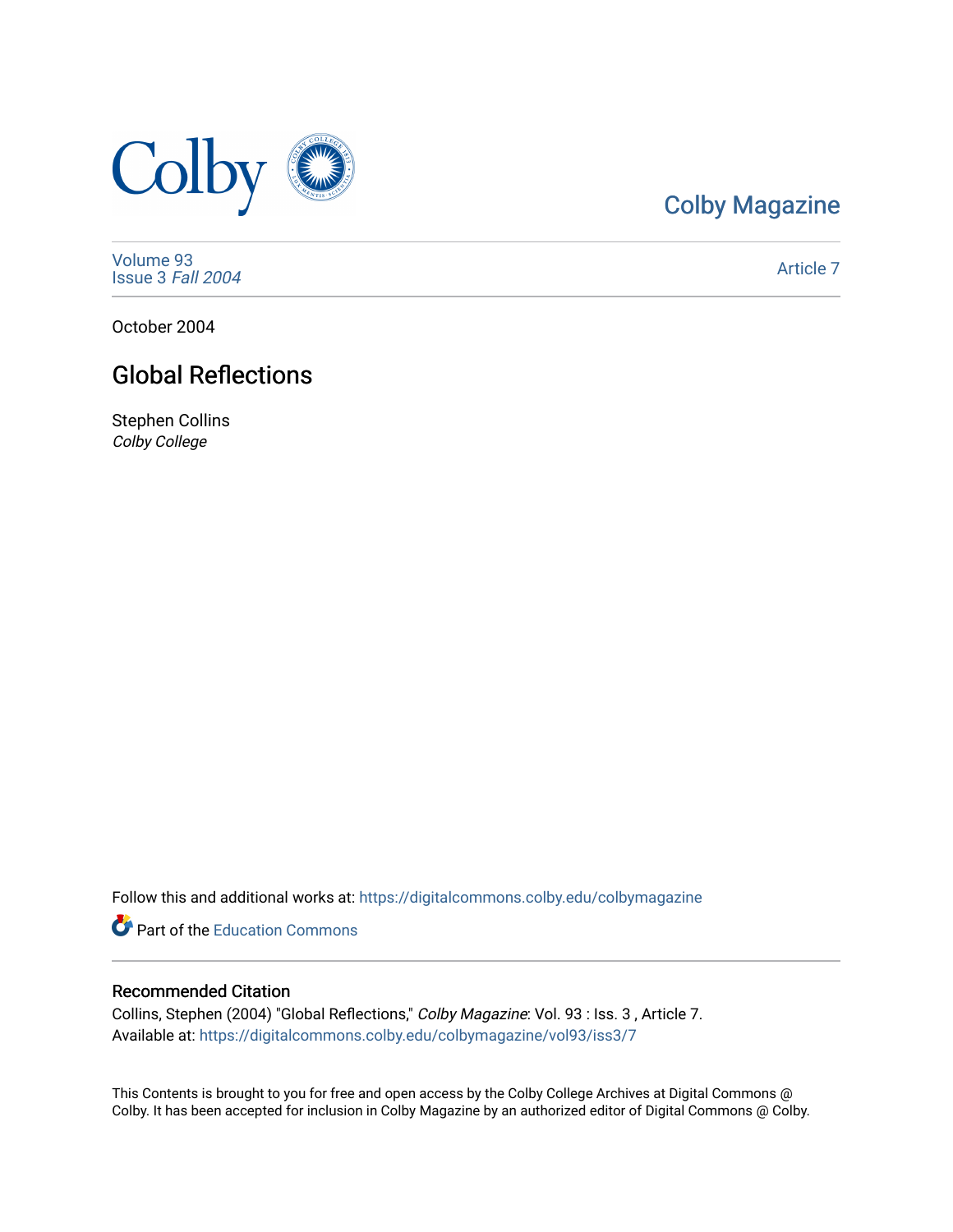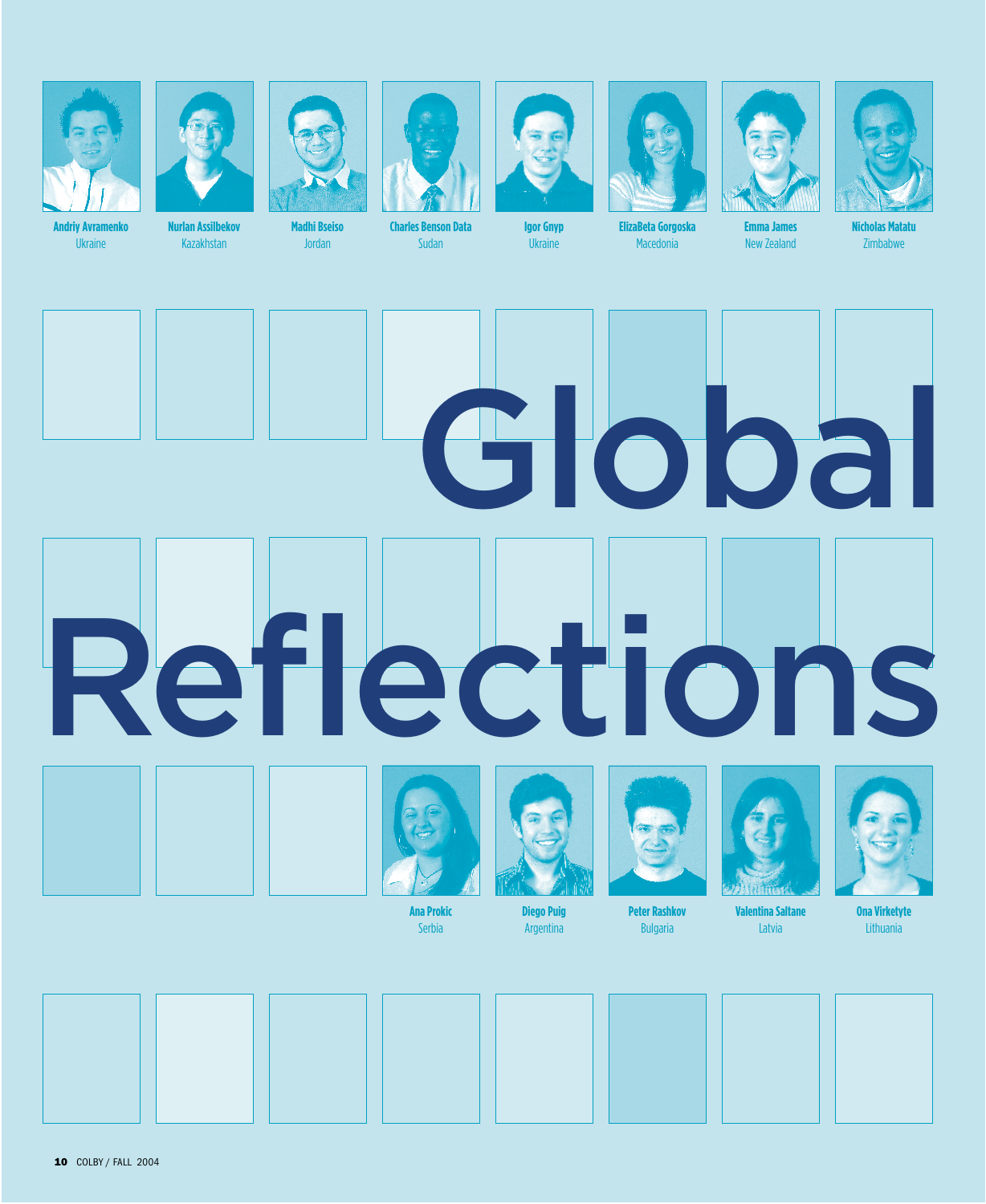

# *The first Davis UWC scholars to graduate from Colby consider their experience on Mayflower Hill*

In some respects they could be any nine seniors sitting around a table two months before graduation. At first the focus is dinner: take-out food from their favorite Thai restaurant. Exotic aromas of peanut sauce and curry mix with bursts of laughter and competing voices, some spiced with intriguing accents of their own. Conversation ranges all over the map.

Who's got the big job? Who's going straight to graduate school? Who's the free spirit, still unconcerned about anything like plans? Who is going back home?

But these students are part of the first group of scholarship recipients sponsored by Shelby and Gale Davis—nine of Colby's first 13 Davis United World College (UWC) Scholars, from Argentina, Bulgaria, Jordan, Kazakhstan, Latvia, Lithuania, Macedonia, New Zealand, Serbia, Sudan, Ukraine and Zimbabwe. While many of their interests are the timeless concerns of college seniors on the cusp of graduating, others are unusual, related to their status as pioneers or their individual circumstances. Here is some of what was on their minds as they prepared to take leave of Mayflower Hill.

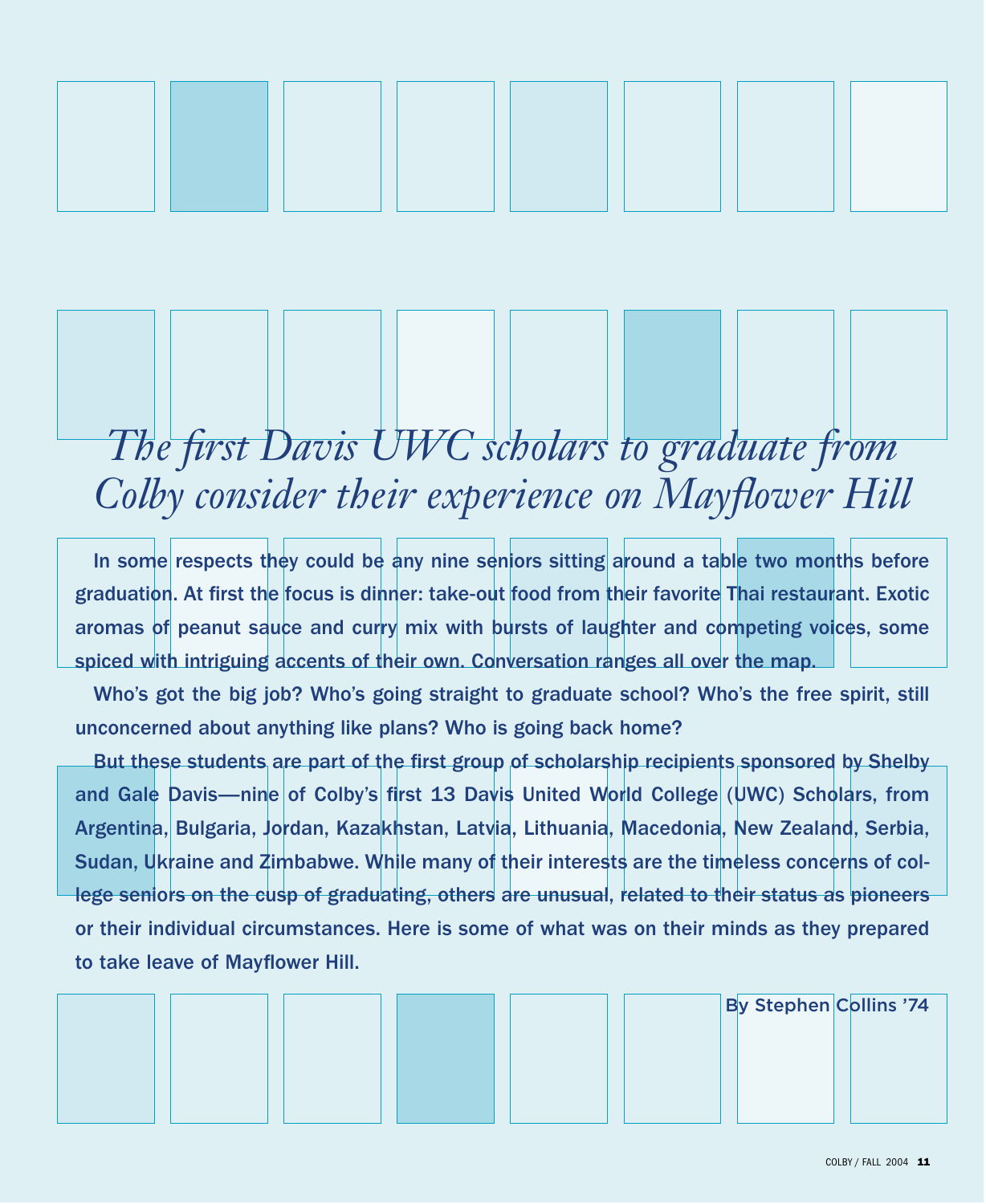Ana Prokic, a Serb who went home to Belgrade during NATO bombing of her homeland, finds herself straddling loyalties. At Colby she found herself defending Eastern European views, but at home, she said, "I find myself defending the American point of view and American way of living and American culture. Because while I am Serbian, and there's nothing that can change that, at the same time I spent six years in this country and have grown to love it. . . . I feel like I float right in the middle between two cultures."

Prokic acknowledges that a Colby education, without any student loans to pay off, was a stunning gift. "[Davis] gave us an opportunity for the future that, speaking personally, I never would have had. My parents won't earn in their lifetime a year's tuition in this school. It changed my life and gave me a future and possibly a future for my little sister, because from now on I can take care of her and make a difference for herself." That begins with Prokic planning to put her younger sister through an American college, she said.

For Andriy Avramenko, from Ukraine, the next stop is London, where he starts with JP Morgan Chase. From there he has his sights on an M.B.A. He can't imagine not making the most of his education—and then having to explain that to people in his country. "At home," he said, "if you're given an opportunity and you miss it, you're an idiot."

Bolstered by Shelby Davis's faith that he is backing leaders for the 21st century, most of the students say they want to return home and make a difference. But few plan to go back immediately.

"To go home and make a difference you have to be a specialist in your field," said Valentina Saltane, from Latvia. She will enroll in a master's degree program in public policy at Cornell next fall and plans to work outside of Latvia for several years to pay off grad-school loans. Eventually she hopes to do human rights work on behalf of her country, which is a new member of the European Union.

Nurlan Assilbekov of Kazakhstan said he's gotten used to speaking frankly and dressing comfortably during his years at the Red Cross Nordic UWC in Norway and at Colby. In Kazakhstan, he says, speaking one's mind and everyday modes of dress are, by tradition, more constrained. He also has adopted a more pragmatic approach to life. Here, he said, "You have the purpose, and once you see the shortest way to achieve this purpose, you go about it." His goal is to return to Kazakh-



*Valentina Saltane '04 from Latvia, Peter Rashkov '04 from Bulgaria and Ana Prokic '04 from Serbia were among the inaugural Davis UWC scholars at Colby. The three were photographed at an international students coffee hour during their first year.*

stan with an M.B.A., but he figures that will take seven or eight years. The route starts with a job at Barclays on Wall Street, where he begins work this summer.

Diego Puig, an Argentine, studied philosophy and valued the freedom that the Davis UWC scholarship gave him to take full advantage of the intellectual experience. "For us it took care of all our economic needs, and we could just focus on academics and just enjoy Colby. . . . We could fully devote ourselves to our academics," he said.

Ona Virketyte, a Lithuanian, agreed. "It takes so much pressure from you. You can really concentrate on school."

On the role of international students as part of Colby's diversity, Puig said, "They [American students] have come to realize, and we've come to realize, that in many ways we're like them. We're not that different. We can get along just fine. You have to respect someone else because, despite the difference, in many other ways you are like them."

Assilbekov noted the degree of change between 2000, the year the first Davis UWC group arrived, and this year, as increasing numbers of international students arrived on campus each year. "Walking on the streets at Colby, it's not like you only see Americans you see all colors, all backgrounds. It makes a difference."

The students said they got used to answering surprising questions—at Colby ("You have computers back home?" "Do you have electricity?" "Yeah, we go to the river and wash ourselves, we don't really shower") and when they go home ("Why are [Americans] all so fat and ugly and loud?"). "You get the most stupid questions you can expect," said Virketyte. "You get them all."

But there are more serious questions that these students grapple with, including the idea that their good fortune carries an obligation to their country or family.

For some, giving back is already part of their lives. Charles Data is from Sudan but his parents live separately in Uganda, one on a subsistence farm, one in a camp for Sudanese refugees. Data has sent money home from his campus jobs to put a couple of sisters through school and to help his mother get medical care. "Going to a UWC and coming here, at least for me, I feel there are some expectations that I need to meet," he said. "It's not people demanding something from me. I get this degree, I need to do something with it. It's something that not only I worked for but a lot of people have put some effort into it."

Data said he will be looking for ways to give back to his family and his country—"to affect the people around me in a positive way." His journey back home begins at the United Nations University for Peace in Costa Rica, where he'll pursue a master's degree in international law and human rights.

As she moves into the next phase of her life, Prokic could be any recent Colby graduate. She is looking forward to attending graduate school in Chicago, especially since she will benefit from the strong relationships forged during college. "I don't have the luxury of crashing at my parents' house," she said, "but I know I can be staying with friends. . . . That's been helpful—having American friends who are so concerned about you and what's going on in your country. They're like 'don't worry, we'll figure it out, we'll find a way.'"